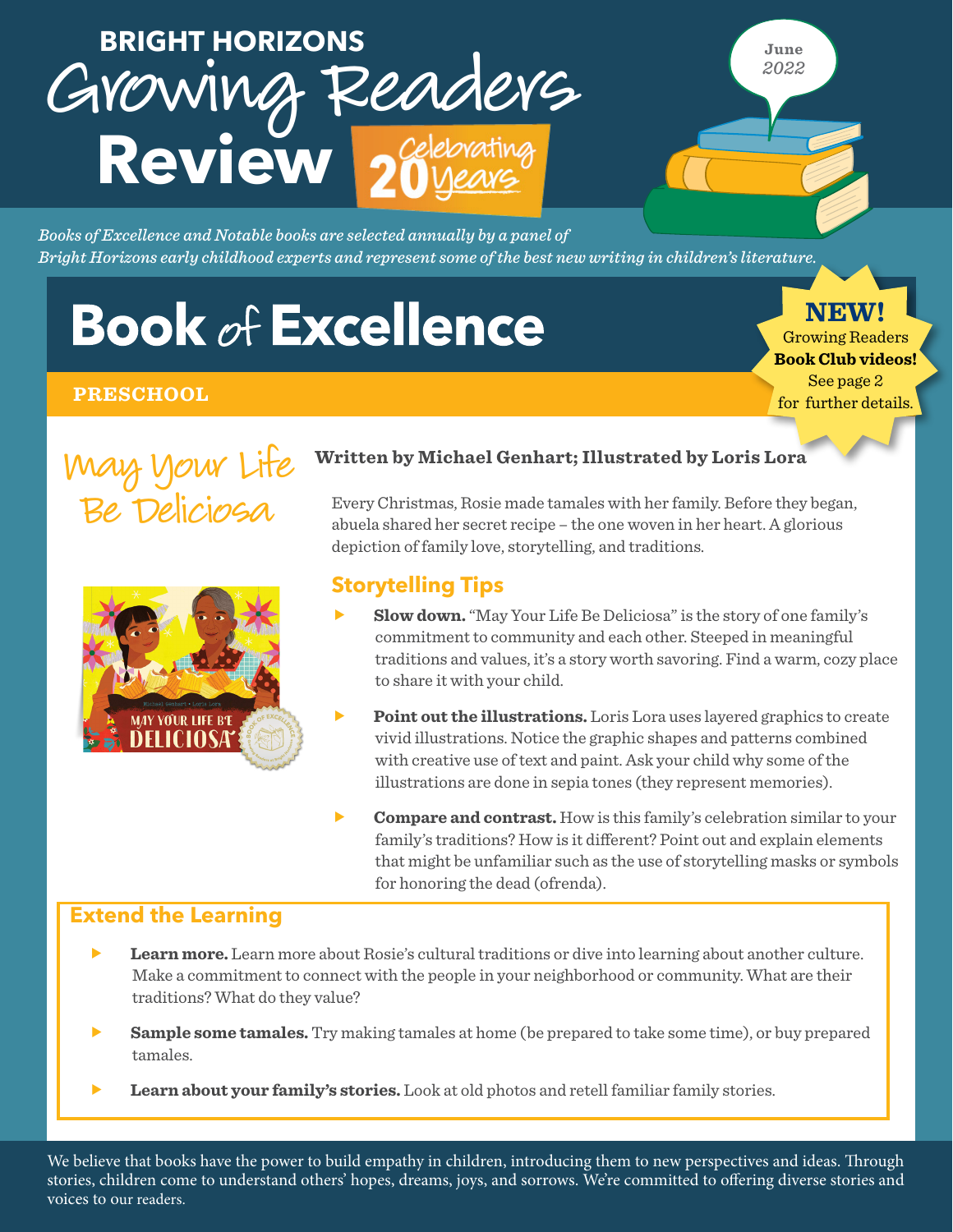# Notable Books

*Other great books we recommend.*

**Point your smart phone camera at the code to link to the Growing Readers website for more book recommendations.**



#### **INFANT & TODDLER**

### Thank You, Tree

#### **Written by editors of Storey Publishing; Illustrated by Fiona Lee**

This simple board book introduces young children to trees and all their natural gifts and glories.

#### **Storytelling Tips**

- **Find each tree.** Each tree is illustrated and labeled at the end of the book. Help your child find and identify the trees throughout the book.
- **Learn the names.** On a second reading, be sure to share the names of each tree: *magnolia*, *maple*, *birch*, and *cedar*. Talk about each tree's gifts, such as flowers, maple syrup, or a place to hide. What else do trees give us?

#### **Extend the Learning**

- **Discover real trees.** Go for a walk or explore the trees in your yard at various times of the year. Point out each tree's attributes, such as leaves, flowers, or interesting bark. Let your child explore nontoxic sticks, leaves, and flowers. How does the tree change during the year?
- **Bring nature indoors.** Cut a few pussy willows or crabapple blossoms and display them in a vase. Serve pancakes with maple syrup. Offer wooden blocks, or even make "tree cookies" from cut and sanded tree branches.



#### **NEW!**

Don't miss this month's riveting video episode of the Growing Readers Book Club! Become Teacher Nate's co-researchers as you and your child are introduced to high-quality children's books along with ideas to explore, create, and investigate further!



Join Teacher Nate and Ms. Dary for this month's video featuring the book "May Your Life Be Deliciosa." This lovely story celebrates tradition, food, and family.



**[Watch the video here](https://2300951-1.mediaspace.kaltura.com/media/GRBC_June+2022_Final/1_xdf8x3el?layout=basic)!** 

**We are proud to partner with The Book Vine for Children on our Growing Readers book selections. [Click here](https://www.bookvine.com/) to order these books and more.**